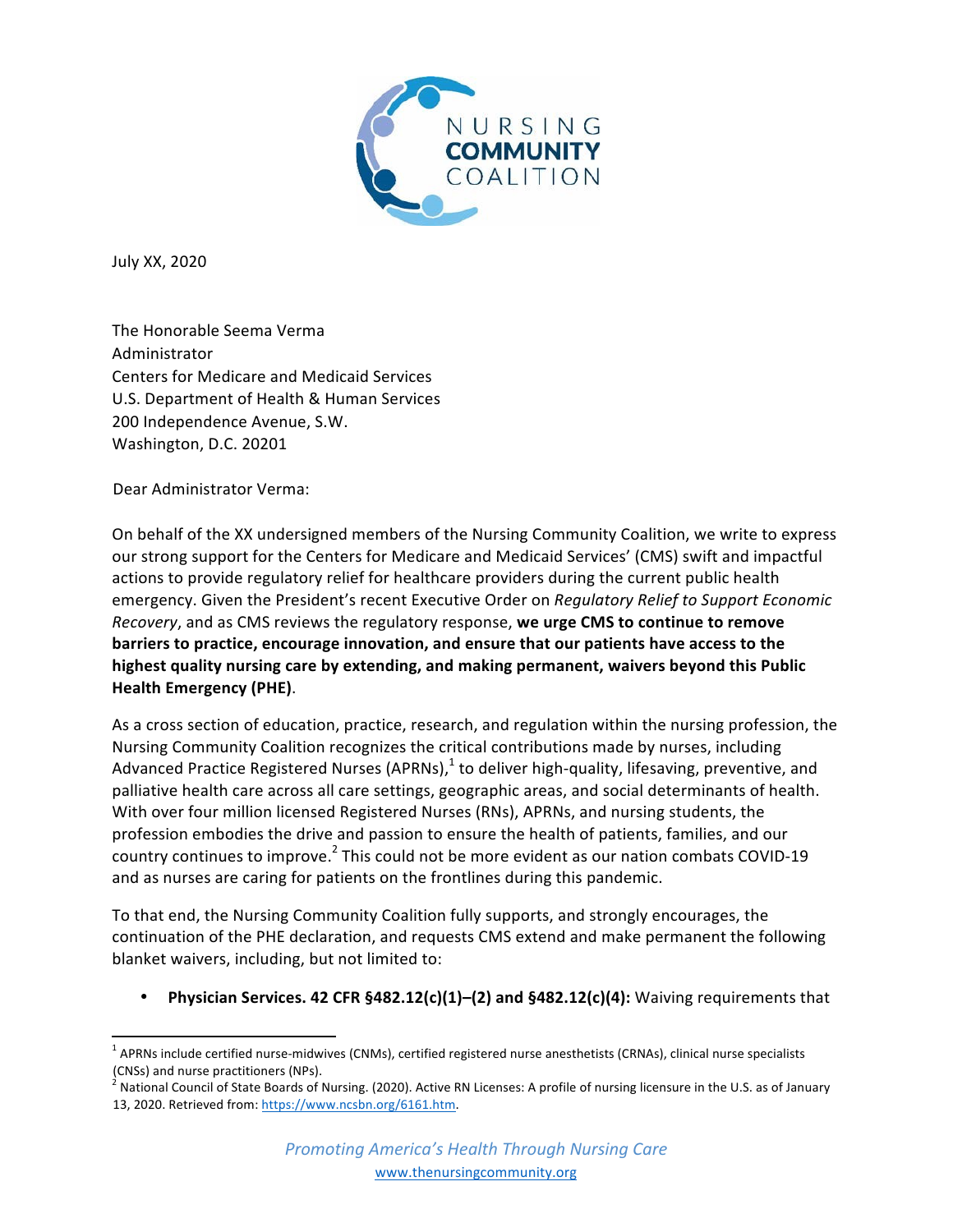Medicare patients be under the care of a physician, allowing nurses and APRNs to practice to the top of their licensure, while authorizing hospitals to optimize their workforce strategies.

- Physician Visits. 42 CFR 483.30(c)(3): Allowing APRNs to practice to the top of their licensure ensures, especially during this PHE, that patients continue to receive immediate access to high quality healthcare.
- Physician Delegation of Tasks in SNFs. 42 CFR 483.30(e)(4): Allowing nurse practitioners (NPs) and clinical nurse specialists to perform all mandatory visits in a SNF has enabled practices and SNFs to maximize their workforce. This waiver improves continuity of care and infection control by reducing unnecessary contacts between patients and multiple providers.
- **Responsibilities of Physicians in Critical Access Hospitals (CAHs).** 42 CFR § 485.631(b)(2): Making the physician physical presence waiver permanent allows certain APRNS in CAHs to practice to the full extent of their education and clinical training and enables the entire health care team to practice to its fullest capacity in provider shortage areas.
- **Rural Health Clinics (RHCs) and Federally Qualified Health Centers (FQHCs):** 
	- **Certain Staffing Requirements. 42 CFR 491.8(a)(6):** Allowing for increased flexibility in staffing models during the pandemic, while maintaining that APRNs, and other practitioners, continue to be available to furnish patient care services at all times the clinic or center operates.
	- $\circ$  **Physician Supervision of NPs in RHCs and FQHCs. 42 CFR 491.8(b)(1):** Waiving the physician supervision of APRNs in RHCs and FQHCs requirement has provided much needed workforce flexibility in rural and underserved communities where provider shortages are being exacerbated by COVID-19.
- **Anesthesia Services. 42 CFR §482.52(a)(5), §485.639(c) (2), and §416.42 (b)(2):** Allowing certified registered nurse anesthetists (CRNA), in accordance with a state emergency preparedness or pandemic plan, to practice to the full extent of their license by permanently extending the CMS waiver removing physician supervision as a Condition of Participation.
- Flexibility for Telehealth: Increased flexibility to provide telehealth to patients has been an essential component of providing care during COVID-19 and will continue to be integral to clinicians after the PHE. Specific telehealth provisions that we support making permanent include removing the geographic limitations, removing originating site restrictions so that patients can receive telehealth in their homes, removing the limitation on the number of telehealth services by Medicare providers, and increased coverage and reimbursement for audio-only telehealth services. We also support the expansion of telehealth to previously uncovered services and visits when the clinician determines that it is clinically appropriate.

These waivers, among others, remove barriers to care by allowing nurses and APRNs to practice to the full extent of their education and clinical training, while providing much needed regulatory flexibility during this PHE. The models of care implemented during these unprecedented times helps inform and improve healthcare throughout the nation. We urge you to extend, and make permanent these waivers so nurses and APRNs can continue to provide high quality health care to patients in all communities, including in rural and underserved areas, now and into the future.